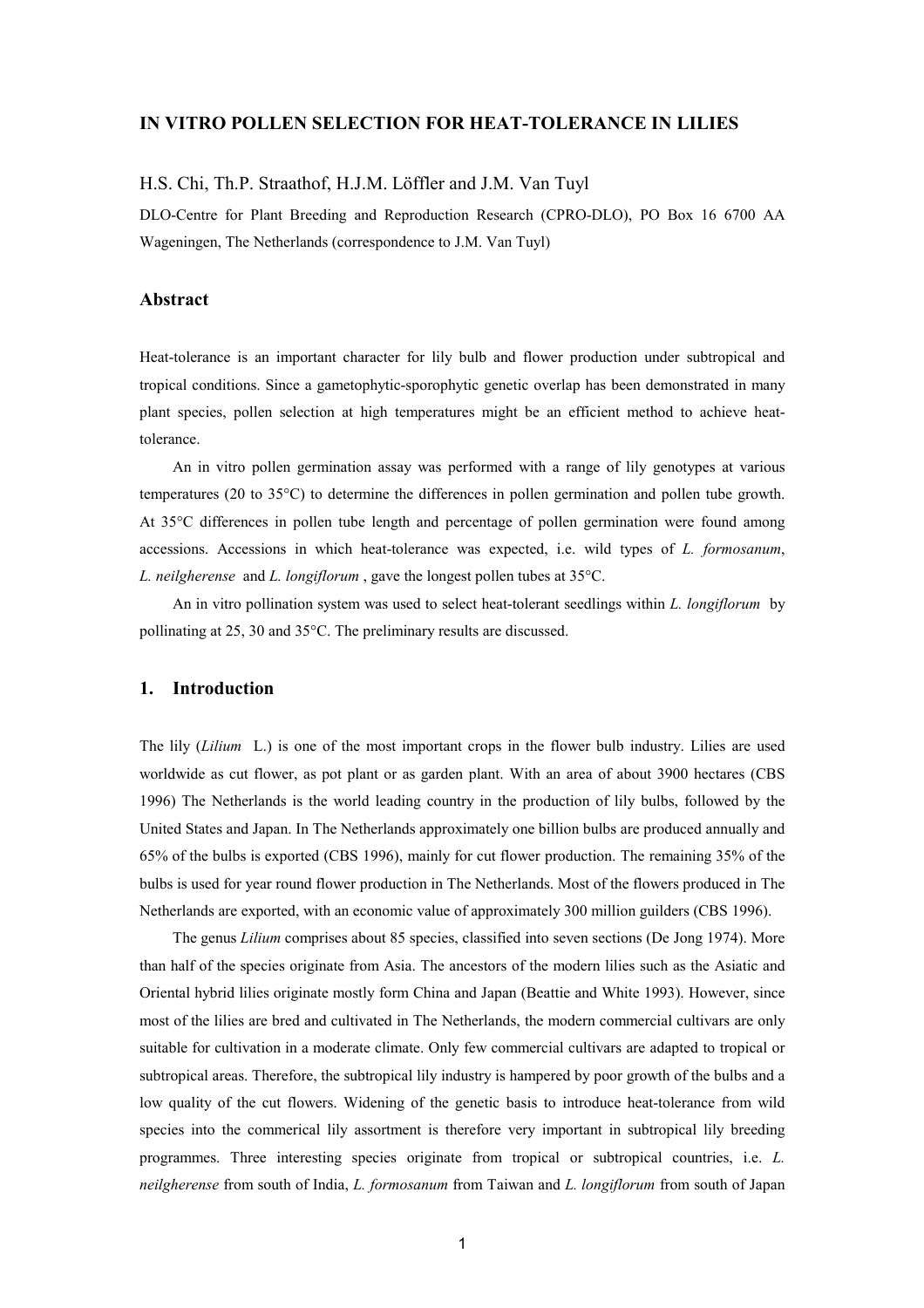and Taiwan (Woodcock and Stearn 1950, Shii 1983). The culture characteristics of these species are vigour, earliness, heat-tolerance and suitability for year-round forcing (Chin et al. 1996).

To breed efficiently for heat-tolerant cultivars, male gametophytic selection (MGS) could be an important tool. The MGS is based on the assumption that the selective trait is controlled by genes expressed both in the gametophytic and the sporophytic phase (Sari-Gorla and Frova 1997). A gametophytic-sporophytic genetic overlap (GSGO) of 60-80% has been demonstrated in many plant species (Ottaviano and Mulcahy 1989). Because of haploidy and the very large size of pollen populations, MGS is expected to be extremely efficient. Three steps are necessary to develop an in vitro pollen selection system for heat-tolerance. First, genetic variation in heat-tolerance must be detected in the species (or genus). Besides a plant test, a bioassay for determining the heat-tolerance of a genotype at pollen level could hereby be useful. Second, a selection system must be developed. Selection pressure can be applied to the pollen before pollination (Frova et al. 1995) or during the pollen tube growth in the style and during fertilization (Petolino et al. 1990). Third, selected and control seedlings must be tested for heat-tolerance and selection response must be found. If the selection system is carried out in vitro, an in vitro assay for heat-tolerance can be efficient.

In this study we investigated the possibilities of a bioassay for determination of heat-tolerance of pollen from different *Lilium* species. Furthermore, an in vitro pollination system (Van Tuyl et al. 1991) was used to select for heat-tolerant seedlings. The possibilities for an in vitro pollen selection system for heat-tolerance in lilies is discussed.

# **2. Materials and Methods**

#### **2.1 Development of a bioassay for heat-tolerance of pollen**

Bulbs of one accession of *L. formosanum*, one accession of *L. neilgherrense* and 14 accessions of *L. longiflorum* (Table 1) were planted in pots in a greenhouse of CPRO-DLO in April and flowered in June and July. Fresh pollen was collected from the plants and directly used. Pollen was germinated on a modified BK-medium (Brewbaker and Kwack 1963). As a modification, the component  $H_3BO_3$  was 3times as high as in the BK-medium and supplemented with 10% of sucrose and solidified with 0.5% phytagel. To stimulate germination, a thin linear row of pollen was brought on the pollen germination media in the middle of a 9 cm petri-dish. Petri-dishes were placed in climate rooms at four different temperatures, i.e. 20, 25, 30 and 35°C. The experiment was carried out in 5 repeats.

After 24 hours, the length of pollen tubes was measured under the stereomicroscope using millimeter-paper under the petri-dish. The length of the pollen tubes was measured from the edge of the pollen row. Furthermore, the germination percentage was estimated in classes of 10 percent. All data were subjected to analysis of variance.

#### **2.2 In vitro pollination at different temperatures**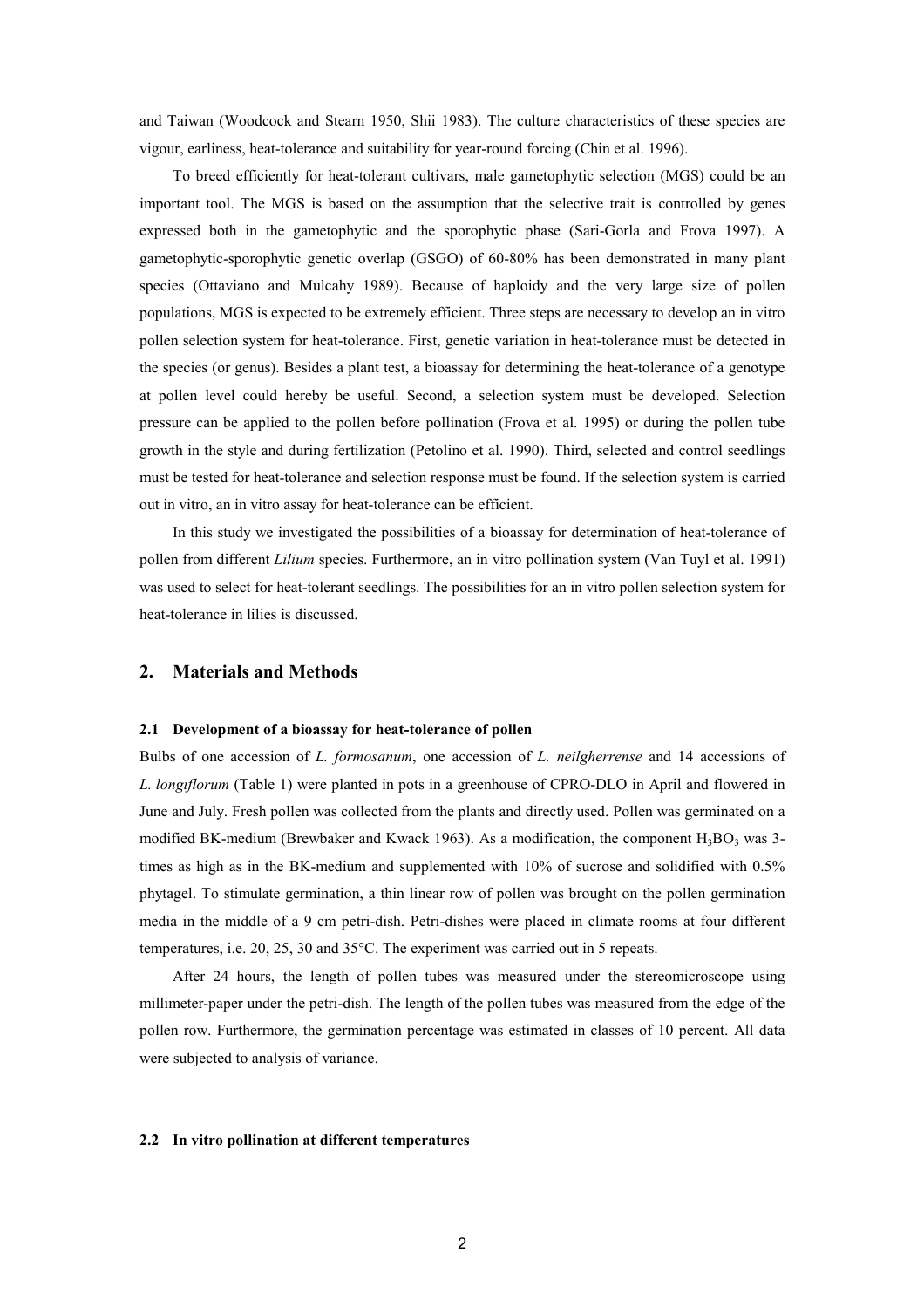Bulbs of the *L. longiflorum* cultivars White American, Indian Summer and Gelria were planted in pots in a greenhouse of CPRO-DLO in June and flowered in September. One day before anthesis, the flower buds of the *L. longiflorum* cultivars White American and Gelria were collected from the greenhouse and transferred to the laboratory. The flower buds were placed on water in a laminar flow cabinet at a temperature of 22-25C till bloom. The aseptic pollen was collected and used for in vitro pollination. The viability of aseptic pollen was determined by an in vitro germination assay as described in paragraph 2.1.

Flower buds with pedicle of the *L. longiflorum* cultivar Indian Summer were cut from the plants in the greenhouse two to four days before anthesis. The complete flowers were sterilized in 70% ethanol for 3 min, and commercial bleach containing 2% NaOCl for 30 min, and subsequently rinsed three times, i.e. 5, 10 and 20 min, in sterile distilled water. After rinsing, petals and anthers were dissected with a scalpel and the pistil, style, ovary and pedicle were placed vertically in a 20 cm test tube partly filled with medium. Tubes were closed with cotton plugs covered by a double layer of alluminium foil. Tubes were placed in a climate room with a light intensity of 12  $Wm<sup>2</sup>$ , a photoperiod of 16hrs and a temperature of 25°C. A MS-medium (Murashige and Skoog 1962) supplemented with 8% of sucrose, solidified with 0.4% phytagel and a pH of 6.0 was used to culture the flower bud.

When exudate production indicated stigmatic receptivity, the pistils were pollinated by aseptic pollen in the flow cabinet. After in vitro pollination, the test tubes were placed in climate rooms with three different temperatures, i.e.  $25$ ,  $30$  and  $35^{\circ}$ C. Five days after pollination, all test tubes were placed at 25C. Pollen tube growth in the style was observed using aniline blue fluorescence (Kho and Baer 1968). Ovule culture was applied to the seed pods which were ripe between 70-90 days after pollination. The ovules were incubated on a MS-medium supplemented with 5% sucrose and 0.1 mg/l NAA, solified with 0.4% phytagel and a pH of 5.8. The ovules were incubated in the dark. Emerged plantlets were transferred to a medium containing half strength of MS salts, 5% sucrose and 0.4% phytagel and a pH of 5.8 (Van Tuyl et al. 1991).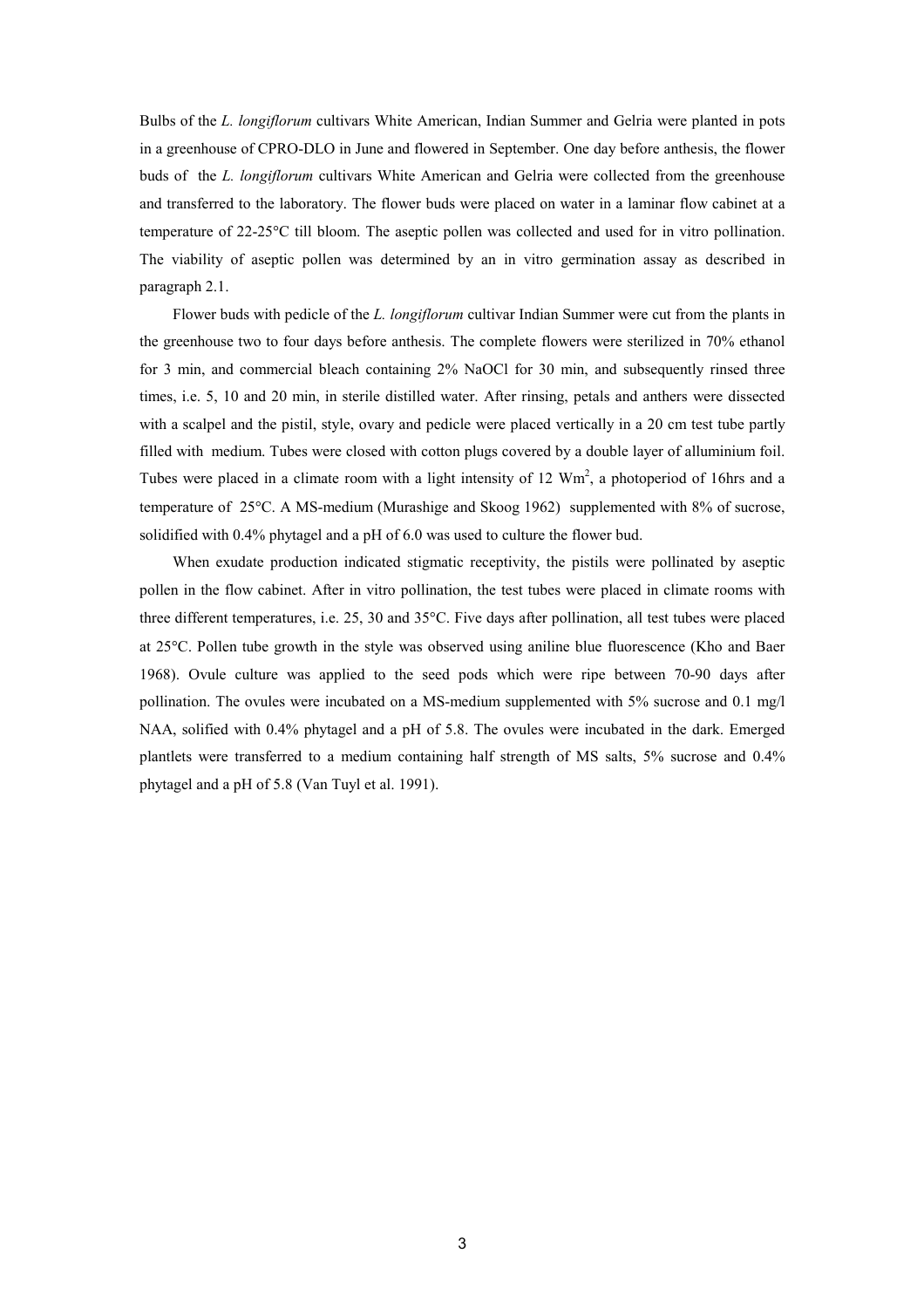### **3. Results**

#### **3.1 Development of a bioassay for heat-tolerance of pollen**

The analysis of variance of the pollen tube length measurements (Table 2) and the pollen germination measurements (Table 3) show a highly significant temperature and genotype effect. Also a smaller but significant interaction between cultivar and temperature is present, which means that not all the accessions react the same at different temperatures.

In Table 4 the optimum temperature for pollen tube growth, the length of the pollen tubes at  $35^{\circ}$ C, the optimum temperature for pollen germination and the germination percentage at 35°C is presented for all 16 accessions. The optimum temperature for pollen tube growth is for most accessions at 30°C. Only the *L. longiflorum* cultivar White American has a much lower optimum of 20°C. It was observed that 80 to 90% of the pollen tubes of a certain accession at a certain temperature had the same length. A large variation in pollen tube growth at 35°C was found between the accessions ranging from 1.0 of *L. longiflorum* cultivar Blancivetta to 6.1 mm of *L. neilgherrense*. The wild accesion of *L. formosanum*, *L. neilgherrense* and *L. longiflorum* which originate from warm climate zones (Table 1) showed long pollen tubes at 35°C. At a temperature of 40°C the pollen tube length of all the accesions was almost zero (data not shown). The optimum temperature for pollen germination is for most accesions between 25 and 30°C. The *L. longiflorum* cultivar White American had again the lowest optimum (20°C). Also variation in pollen germination at 35°C was found between the accesions ranging from 10% of *L. longiflorum* Nellie White to 96% of *L. longiflorum* Lorina. No relation between pollen germination at high temperature and the origin related to climate zone (Table 1) could be detected.

#### **3.2 In vitro pollination at different temperatures**

Pollen tube growth in the style was studied. The style of *L. longiflorum* Indian Summer is in general 10 cm long. Most of the pollen tubes of *L. longiflorum* Gelria had a length of 4 cm four days after in vitro pollination and incubation at 35°C. At the same time and temperature, an average of 30 to 50 pollen tubes of White American reached the ovary. Furthermore in this combination, about 10-15 pollen tubes were found in one-third to half of the ovary one week after in vitro pollination.

The results of in vitro pollination of two cross combinations at 25, 30 and 35°C is presented in Table 5. In total, 83 ovaries were pollinated in vitro. At 35°C, all the embryos were rescued by ovule culture. All the embryos rescued at 35°C were found in the upper half of the ovary. The number of seeds per ovary in the combination of the *L. longiflorum* cultivars Indian Summer x White American were higher than in the combination of Indian Summer x Gelria at all three temperatures. Particular at 35°C, the combination of Indian Summer x White American resulted in 9 seeds where the combination of Indian Summer x Gelria did not result in any seeds. The nine seeds from the 35°C treatment germinated 2-4 weeks after in vitro culture of the mature seeds.

#### **4. Discussion**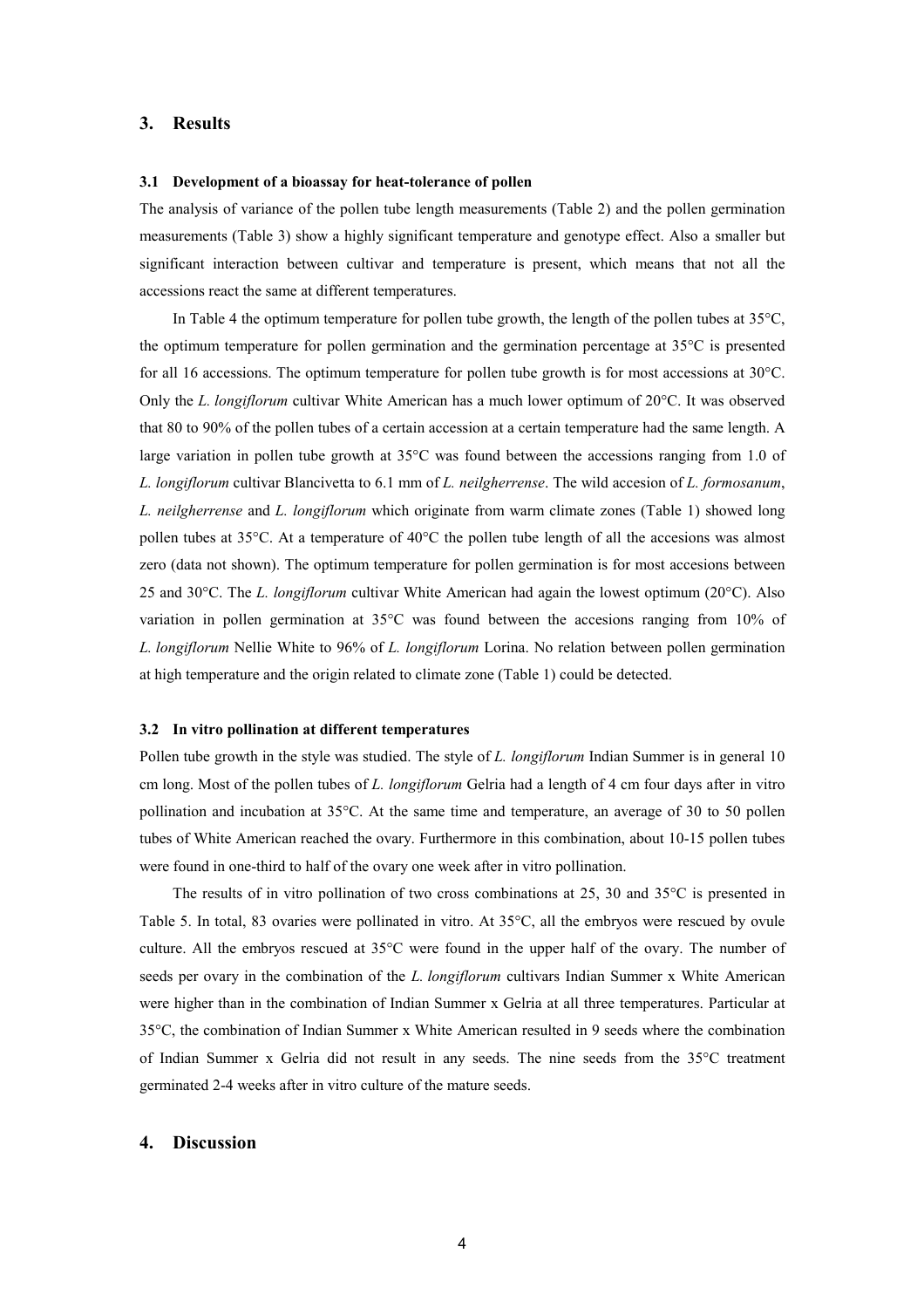For pollen germination as well as for the pollen tube length, highly significant temperature and genotype effects were found in the bioassay. Pollen germination and pollen tube growth was less at 35°C than at 25 to 30°C for all accessions. But at 35°C still large differences between the genotypes were detected. Three accesions native from warm climates, i.e. *L. formosanum*, *L. neilgherrense* and *L. longiflorum*, and the *L. longiflorum* cultivar Avita had the longest pollen tubes at 35°C. A correlation between the origin related to the climate zone and the pollen tube length at 35°C of the accessions could, however, not be confirmed. A plant test to establish the heat-tolerance of the accessions studied at pollen level will probably provide more information.

Not only differences between genotypes are a condition for a succesful pollen selection system, also segregation of pollen within an accession is required. However, at a certain temperature 80 to 90% of the pollen within an accession had almost the same length.

Two cross combinations were made in which the pollen tube growth was exposed to three temperatures. In both cross combinations the mother plant was *L. longiflorum* Indian Summer. The origin of this cultivar is related to a cold climate. Five days after pollination the ovaries incubated at 30 and 35°C were placed at 25°C to prevent premature yellowing of the seed pot. Still embryos from the 35°C treatment had to be rescued by ovule culture to prevent abortion.

Also both fathers, i.e. *L. longiflorum* White American and Gelria originate from cold climates. White American has a low optimum temperature for pollen tube growth compared to Gelria. This resulted at 35°C in a three times longer pollen tube of Gelria compared to White American. At 35°C the pollen germination percentage of both cultivars is the same. On the basis of these results it was expected that more seeds should be obtained from Gelria than of White American at the 35°C treatment. However, microscopic studies of the pollen tube growth in the style gave opposite results. The pollen tube growth of Gelria was retarded at 35°C, while the pollen tubes of White American reached the ovary. Furthermore, only embryos were obtained at 35°C with White American as father.

To establish if MGS can be useful to select for heat-tolerance in lilies the seedlings obtained at 35°C will be compared in a plant test with seedlings obtained at 25°C. Furthermore, new crosses combined with a high temperature treatment during pollen tube growth will be made with heat-tolerant accessions as father.

### **5. References**

- Beattie DJ, White JW 1993. *Lilium* hybrid and species. In: The physiology of flower bulbs (De Hertogh A, Le Nard M, eds.) Elsevier Amsterdam, pp. 423-342.
- Brewbaker JL, Kwack BH 1963. The essential role of calcium ion in pollen germination and pollen tube growth. American Journal of Botany 50(9): 859-865.

CBS 1996. Tuinbouwcijfers. Centraal Bureau voor de Statistiek, pp. 29-74.

Chin SW, Kuo CE, Liou JJ, Shii CT 1996. Dominant expression of vigor and heat tolerance of *Lilium longiflorum* germplasm in distant hybridization with Asiatic and Oriental lilies. Acta Horticulturae 430 (II): 495-502.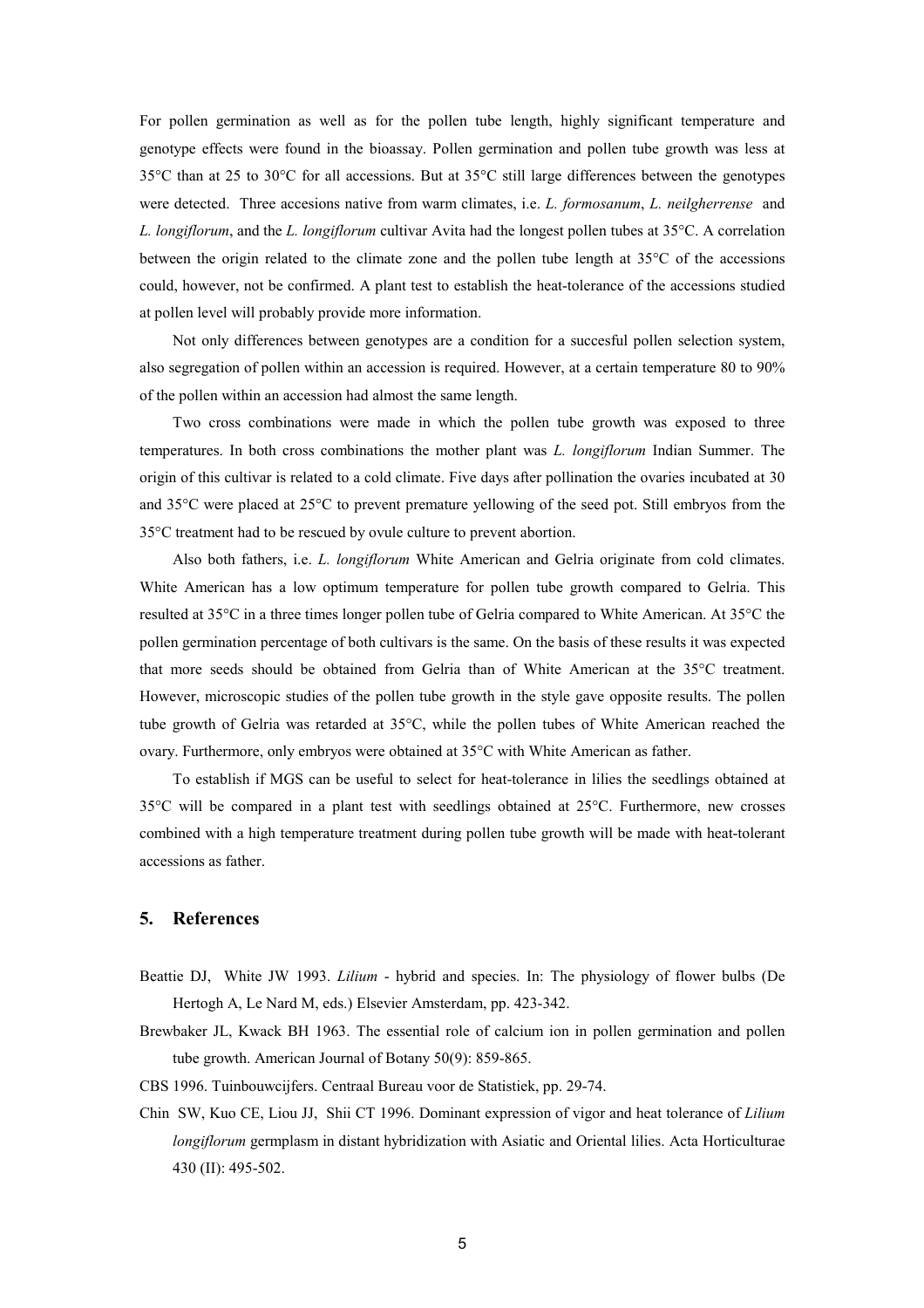De Jong PC 1974. Some notes on the evolution of lilies. North American Lily Yearbook 27: 23-28.

- Frova C, Portaluppi P, Villa M, Sari Gorla M 1995. Sporophytic and gametophytic components of thermotolerance affected by pollen selection. Journal of Heredity 86: 50-54.
- Murashige T, Skoog F 1962. A revised medium for rapid growth and bioassay with tobacco tissue cultures. Physiol. Plant. 15: 473-497.
- Ottaviano E, Mulcahy DL 1989. Genetics of angiosperm pollen. Advances in Genetics 26: 1-64.
- Petolino JF, Cowen NM, Thompson A, Mitchell JC 1990. Gamete selection for heat-stress tolerance in maize. Journal of Plant Physiology 136: 219-224.
- Sari-Gorla M, Frova C 1997. Pollen tube growth and pollen selection. Chapter 16 Biotechnology and Crop Improvement (eds. Sawhney & Shivanna) pp 323-351.
- Shii CT 1983. The distribution and variation of *Lilium formosanum* and *L. longiflorum* in Taiwan. Lily Yearbook North Am. Lily Soc. 36: 48-51.
- Van Tuyl JM, Van Dien MP, Van Creij MGM, Van Kleinwee TCM, Franken J and Bino RJ 1991. Application of in vitro pollination, ovary culture, ovule culture and embryo rescue for overcoming incongruity barriers in interspecific *Lilium* crosses. Plant Science 74: 115-126.
- Woodcock HBD, Stearn WT 1950. Lilies of the world. Country Life Ltd., London.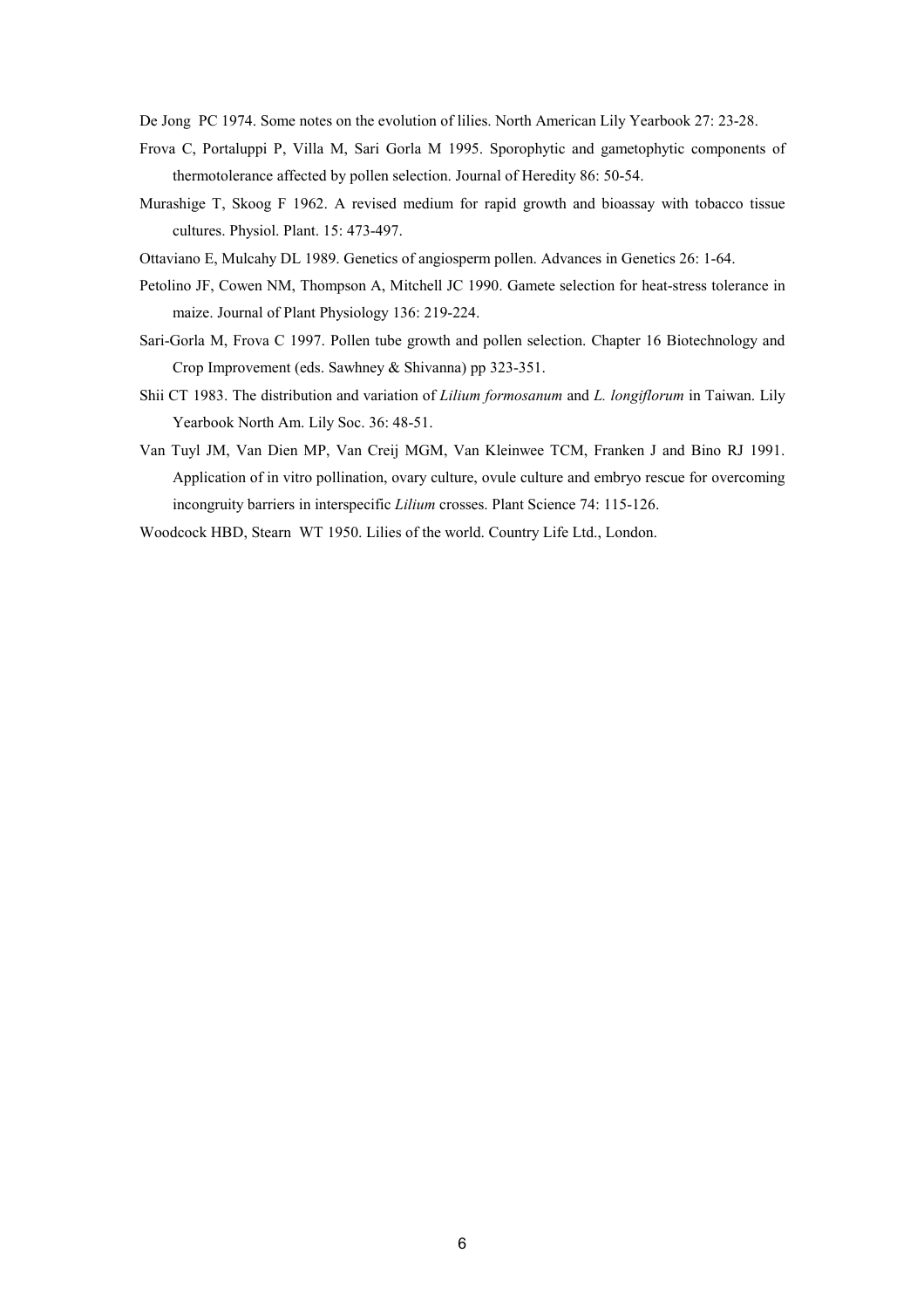|                | <i>un accessions ased in the near tolerance experiments.</i> |                            |                  |                                 |  |  |  |  |
|----------------|--------------------------------------------------------------|----------------------------|------------------|---------------------------------|--|--|--|--|
| Code           | CPRO-number                                                  | origin / cultivar          | species          | origin related to climate zone* |  |  |  |  |
|                | 940272                                                       | native in Taiwan           | L. formosanum    | 3                               |  |  |  |  |
| $\overline{2}$ | 86105                                                        | native in India            | L. neilgherrense | 3                               |  |  |  |  |
| 3              | 940317                                                       | Avita                      | L. longiflorum   | $2 - 3$                         |  |  |  |  |
| 4              | 771017                                                       | Indian Summer              | L. longiflorum   |                                 |  |  |  |  |
| 5              | 960100                                                       | native in Japan and Taiwan | L. longiflorum   | 3                               |  |  |  |  |
| 6              | 970002                                                       | Snow Queen                 | L. longiflorum   | $\overline{2}$                  |  |  |  |  |
|                | 970001                                                       | Gelria                     | L. longiflorum   |                                 |  |  |  |  |
| 8              | 970008                                                       | White American             | L. longiflorum   |                                 |  |  |  |  |
| 9              | 83139                                                        | Hinemoto                   | L. longiflorum   | $2 - 3$                         |  |  |  |  |
| 10             | 83293                                                        | White Diamond              | L. longiflorum   | $2 - 3$                         |  |  |  |  |
| 11             | 78903                                                        | Nellie White               | L. longiflorum   | 2                               |  |  |  |  |
| 12             | 88257                                                        | Romero                     | L. longiflorum   |                                 |  |  |  |  |
| 13             | 81284.2                                                      | <b>Blancivetta</b>         | L. longiflorum   | 2                               |  |  |  |  |
| 14             | 85234                                                        | Osnat                      | L. longiflorum   | 2                               |  |  |  |  |
| 15             | 960155                                                       | White Fox                  | L. longiflorum   | 3                               |  |  |  |  |
| 16             | 960158                                                       | Lorina                     | L. longiflorum   | $1-2$                           |  |  |  |  |
|                |                                                              |                            |                  |                                 |  |  |  |  |

Table 1. *Lilium* accessions used in the heat-tolerance experiments.

 $*1 =$  grown in cold climates; 2 = grown in moderate climates; 3 = grown in warm climates (Van Tuyl, personal communication).

Table 2. Analysis of variance of the pollen tube length.

| source        | d.f. | S.S.   | m.s.  | V.f.  | F pr.   |
|---------------|------|--------|-------|-------|---------|
| temperature   |      | 314.0  | 104.7 | 326.8 | < 0.001 |
| genotype      |      | 527.5  | 35.2  | 109.8 | < 0.001 |
| $temp * geno$ | 45   | 255.3  |       | '7.   | < 0.001 |
| residual      | 256  | 82.0   | 0.3   |       |         |
| total         | 319  | 1178.8 |       |       |         |

Table 3. Analysis of variance of the pollen germination experiment.

|             |      | $\tilde{\phantom{a}}$ |         |       |              |
|-------------|------|-----------------------|---------|-------|--------------|
| source      | d.f. | S.S.                  | m.s.    | V.f.  | F pr.        |
| temperature |      | 77574.7               | 5171.6  | 222.5 | $\leq 0.001$ |
| genotype    |      | 38873.4               | 12957.8 | 557.5 | < 0.001      |
| temp * geno | 45   | 44481.6               | 988.5   | 42.5  | < 0.001      |
| residual    | 256  | 5950.0                | 23.2    |       |              |
| total       | 319  | 166879.7              |         |       |              |